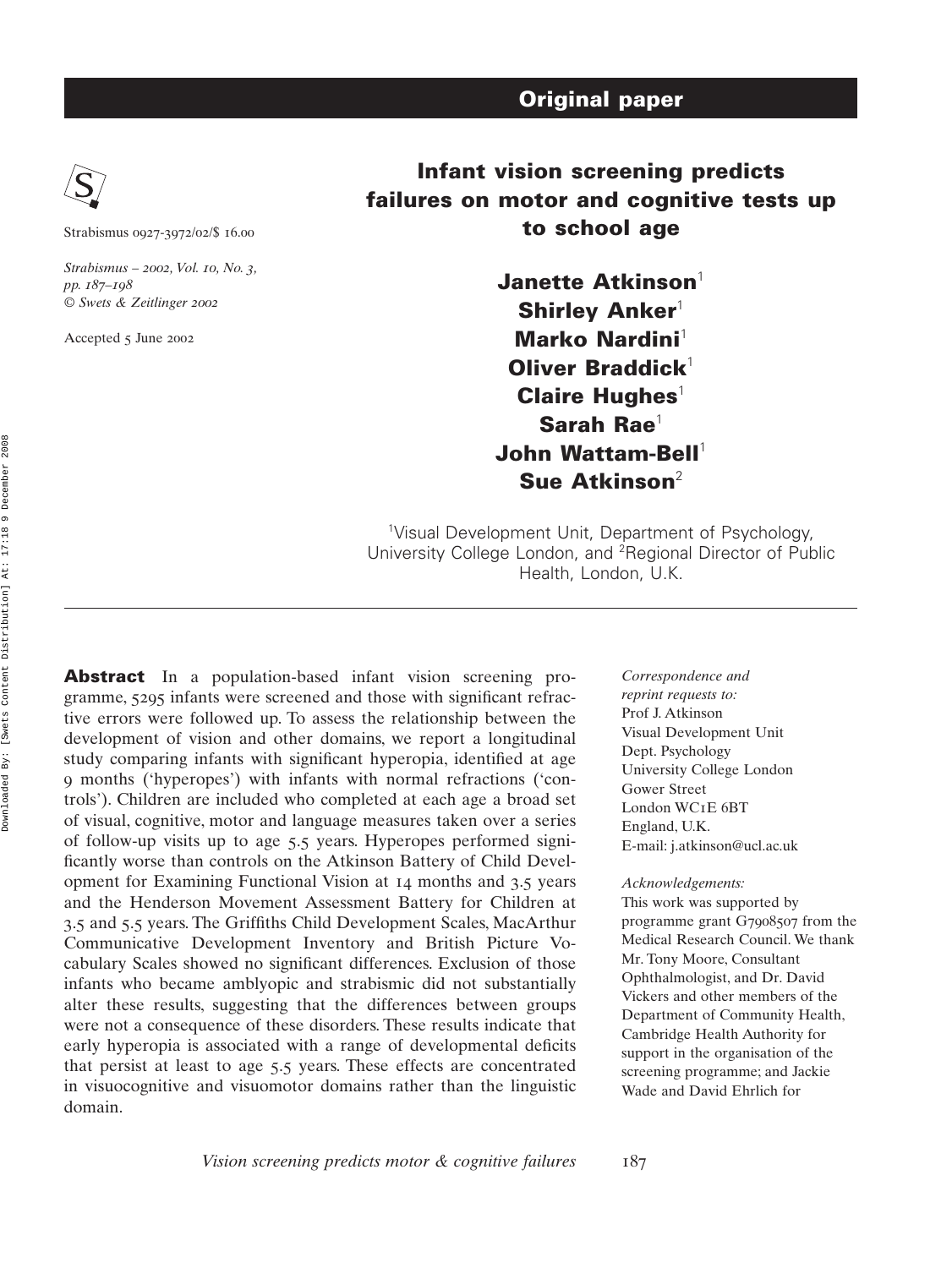assistance in the screening and refractive examination.

**Key words** Infant vision; visual development; vision screening; hyperopia; developmental delay

**Introduction** The First Cambridge Infant Vision Screening Programme,<sup>1-3</sup> using cycloplegic photorefraction confirmed by retinoscopy, found that infants with a significant hyperopic (long-sighted) refractive error identified at age 9 months had poorer visual outcome at 4 years than children who were refractively normal as infants. Observations in the course of this programme suggested that this outcome might be associated with a broader range of developmental delays or deficits. Therefore, in a second screening programme<sup>3,4</sup> with a new total population of infants from the same Health District, we assessed visual outcome and the relation between early vision and possible developmental delay. A large number of visual, cognitive and motor measures were taken over a series of follow-up visits up to age 5.5 years. In the present paper we present a comparison of infants with significant hyperopia and refractively normal controls using such measures, taken from standard developmental tests – the Atkinson Battery of Child Development for Examining Functional Vision  $(ABCDEFV)$ ,  $5^{-8}$ The Movement Assessment Battery for Children (Movement ABC)<sup>9</sup> and the Griffiths Child Development Scales.<sup>10</sup> The ABCDEFV was administered at 14 months, 2 years and 3.5 years; the Movement ABC and Griffiths at 3.5 and 5.5 years. Vocabulary tests at 2 years and 5.5 years were also included. These tests were chosen to be appropriate at each age.

### **Methods**

# **SUBJECTS**

*Screening* All infants in the Cambridge Health District were invited for vision screening at age 8 months in well-baby clinics. Videorefraction or photorefraction<sup> $1$ </sup> is a method of rapidly obtaining a measurement of the subject's plane of focus, from a defocused video image of the eyes, making it suitable for use with passive or uncooperative subjects such as infants and very young children. Of all those invited, 5142 infants (76%) were screened (at average age 8.07 months, s.d. 0.79) using non-cycloplegic videorefraction between 1993 and 1995.<sup>3,4</sup> From this population, the potentially hyperopic group was identified as any infant showing a hyperopic error of focus greater than or equal to +1.5D in any axis on non-cycloplegic videorefraction. Refractions were confirmed by cycloplegic retinoscopy at the first follow-up visit, at average age 9.3 months (s.d. 0.85 months). The 260 infants with at least one axis greater than or equal to +3.5D on cycloplegic retinoscopy were considered hyperopic and invited to attend further follow-up visits. A control group was recruited from the same clinics; these were children who, at non-cycloplegic screening, showed no error of focus equal or greater than  $+1.5D$  or  $-3D$  in any axis, and were confirmed by cycloplegic retinoscopy as having all axes  $\langle 3.5D \rangle$  and  $\langle -2D \rangle$ ; 267 such children were included in the study. The parents of these children gave informed consent for participation in the study. Those with strabismus,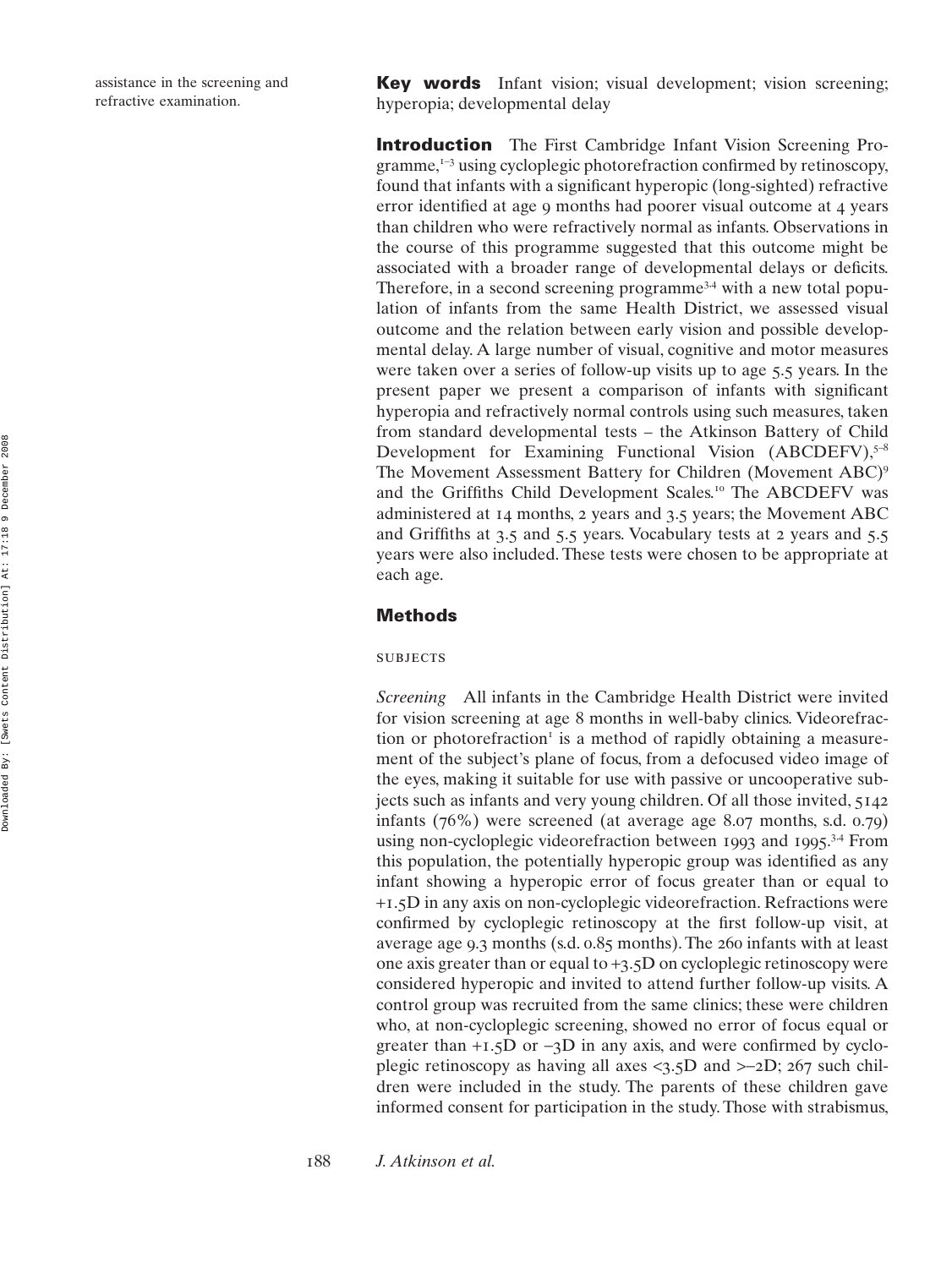1.5D or more of anisometropia or any axis of +6D or more were referred to a hospital ophthalmological outpatient clinic for appropriate treatment.

*Subjects in the present analysis* We report here two forms of the analysis. First, we consider only those infants who attended and completed testing at all follow-ups, i.e. at ages 14 months, 2 years, 3.5 years and 5.5 years, a total of over  $75$  measures. These were  $71$  (31 male + 40 female) hyperopes and 66 (29 male +  $37$  female) controls. The reduced numbers are almost entirely due to children who failed to attend at a particular age, not to failure to complete testing among those who attended at a particular visit. In many cases, children who did not attend at a particular age nonetheless attended a later session.

Within this group, the mean value of the greatest axis of the hyperopic group at age 9 months was  $+5.2D$  (s.d. 1.4D), while for the control group the mean was  $+i.jD$  (s.d. 0.7D). Figure 1 is a histogram showing the distribution of children's refractions (value of most hyperopic axis) in the longitudinal hyperopic and control groups. Note that this should not be treated as a single continuous distribution since the two groups had specific selection criteria, giving the distribution for each group a sharp cut-off. The distribution within each group was closely representative of the distributions of refraction in the groups initially designated by cycloplegic retinoscopy at the first follow-up. Because screening was non-cycloplegic, we do not know the full distribution of refractions in the screened population; however, the proportion in the hyperopic groups is consistent with that found in our earlier study which screened an entire infant population from the same Health District using photorefraction under cycloplegia.<sup>1,3</sup> The average cycloplegic refraction at follow-up from the hyperopic group and the control group is also consistent between the two studies.



*Fig. 1.* Distribution of refractions (most hyperopic axis) in the control group (white bars) and hyperopic group (black bars). Children who became strabismic or amblyopic in the course of the study are indicated by cross-hatched parts of the bars. Note that the two groups do not represent a continuous population because (a) the controls are a sample from a much larger group of screened children; (b) the cut-off at 3.5D was used to select these groups from the screened population.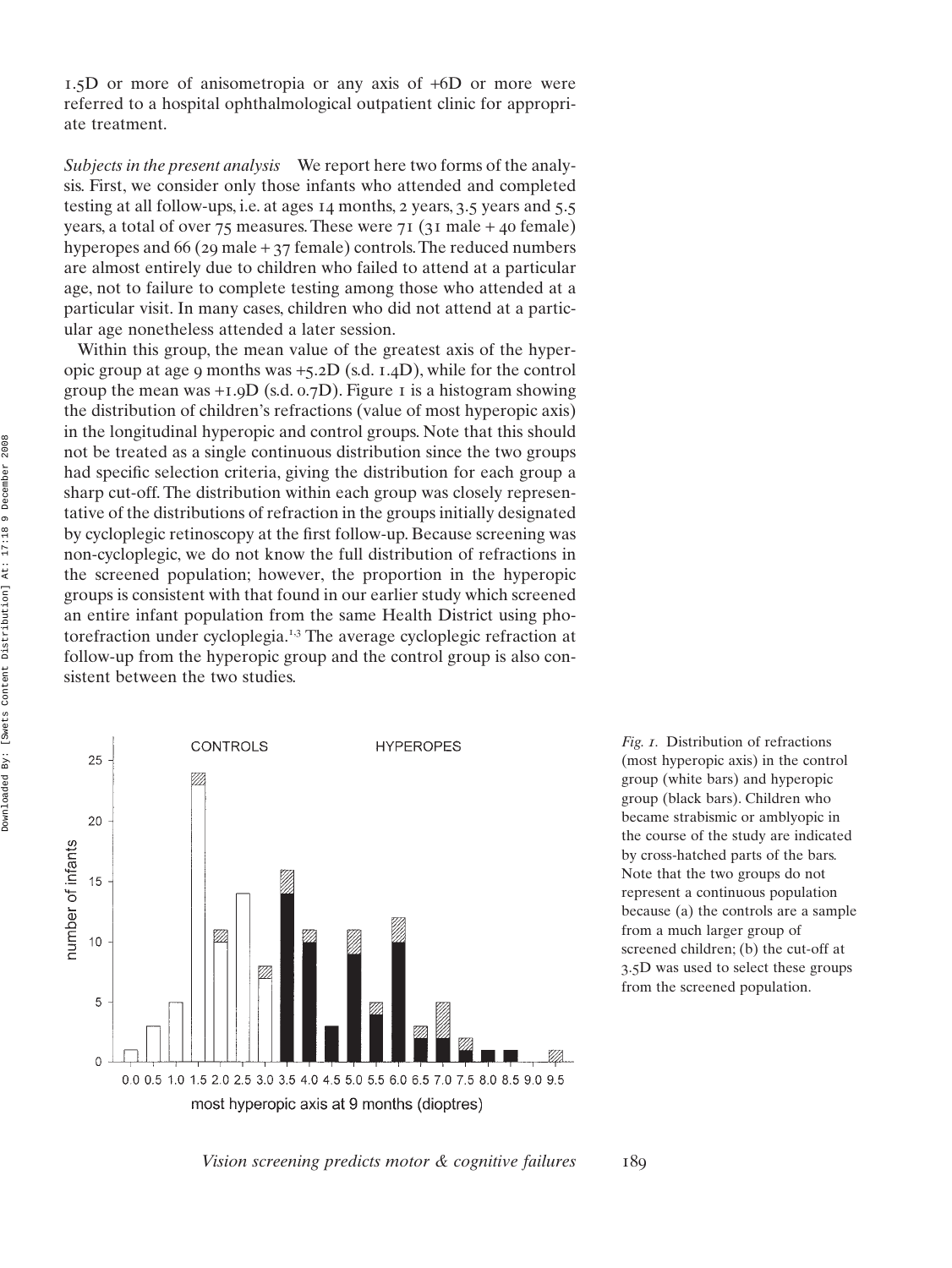We refer to these groups of children who attended all follow-ups as the 'longitudinal groups'. Analysis of these groups has the benefit that all results relate to the same group of children with uniform selection criteria. It could, however, be argued that the requirement to participate in all follow-ups might introduce some selection bias, and a larger number of children can be included if this requirement is relaxed. We have therefore carried out a second, cross-sectional, analysis in which each test at a given age is compared for all hyperopes and controls who participated in the relevant follow-up. For this analysis, the number of children differs at each age, and is indicated in the two bottom rows of Table 1.

*Strabismus and amblyopia* Fourteen of the 71 hyperopes developed strabismus over the course of the study; 7 of these were also amblyopic

| <b>Test</b>                                                                                                                                                                                                                                                                    | <b>Function</b> tested                 | I4m0       | 2 yr                 | $3.5 \,\mathrm{yr}$   | $5.5 \,\mathrm{yr}$ |
|--------------------------------------------------------------------------------------------------------------------------------------------------------------------------------------------------------------------------------------------------------------------------------|----------------------------------------|------------|----------------------|-----------------------|---------------------|
| <b>Tests from ABCDEFV</b>                                                                                                                                                                                                                                                      |                                        |            |                      |                       |                     |
| retrieve totally & partially covered object;<br>pick up black/white cotton; pincer grasp<br>with cotton                                                                                                                                                                        | visuo-cognitive $\&$<br>spatial skills | *          |                      |                       |                     |
| stack 2+ blocks                                                                                                                                                                                                                                                                | visuo-spatial &<br>motor skills        | *          |                      |                       |                     |
| shape matching; recognise embedded animal<br>figures[13]; find hidden cats[13]; insert card<br>in envelope                                                                                                                                                                     | visuo-cognitive $\&$<br>spatial skills |            | П                    | ∗                     |                     |
| copy block constructions <sup>a</sup>                                                                                                                                                                                                                                          | spatial cognition,<br>motor skills     |            | □                    | П                     |                     |
| <b>MOVEMENT ABC</b><br>manual dexterity: post coins in slot (each<br>hand); thread 6 beads; follow trail with pen.<br>static & dynamic balance: balance on either<br>leg; jump over cord; walk line with heels<br>raised; ball skills: catch beanbags; roll<br>balls into goal | visuo-motor skills                     |            |                      | ∗                     | ∗                   |
| <b>GRIFFITHS CHILD DEVELOPMENT SCALES</b><br>eye/hand co-ordination<br>performance <sup>a,b</sup><br>practical reasoning<br>personal-social<br>hearing & speech                                                                                                                |                                        |            |                      | □<br>П<br>Ш<br>□<br>П | ∗                   |
| <b>VOCABULARY TESTS</b><br>MacArthur Communicative Development Inventory (British adaptation)<br><b>British Picture Vocabulary Scales</b><br>number of children from hyperopic group participating<br>number of children from control group participating                      |                                        | 199<br>178 | $\Box$<br>150<br>142 | <b>IIO</b><br>131     | П<br>105<br>115     |

 $\square$  = test performed, no significant difference between groups;  $*$  = hyperopic group performed significantly worse than controls. See text for statistical procedures and results of individual subtests.

adifferent, age-appropriate versions used at each age tested.

table 1. Tests used at the four testing ages, with results of the analysis of the longitudinal group. Blank cell: test not appropriate or not carried out at this age.

bbead threading omitted from Griffiths due to similarity with Movement ABC item.

190*J. Atkinson et al.*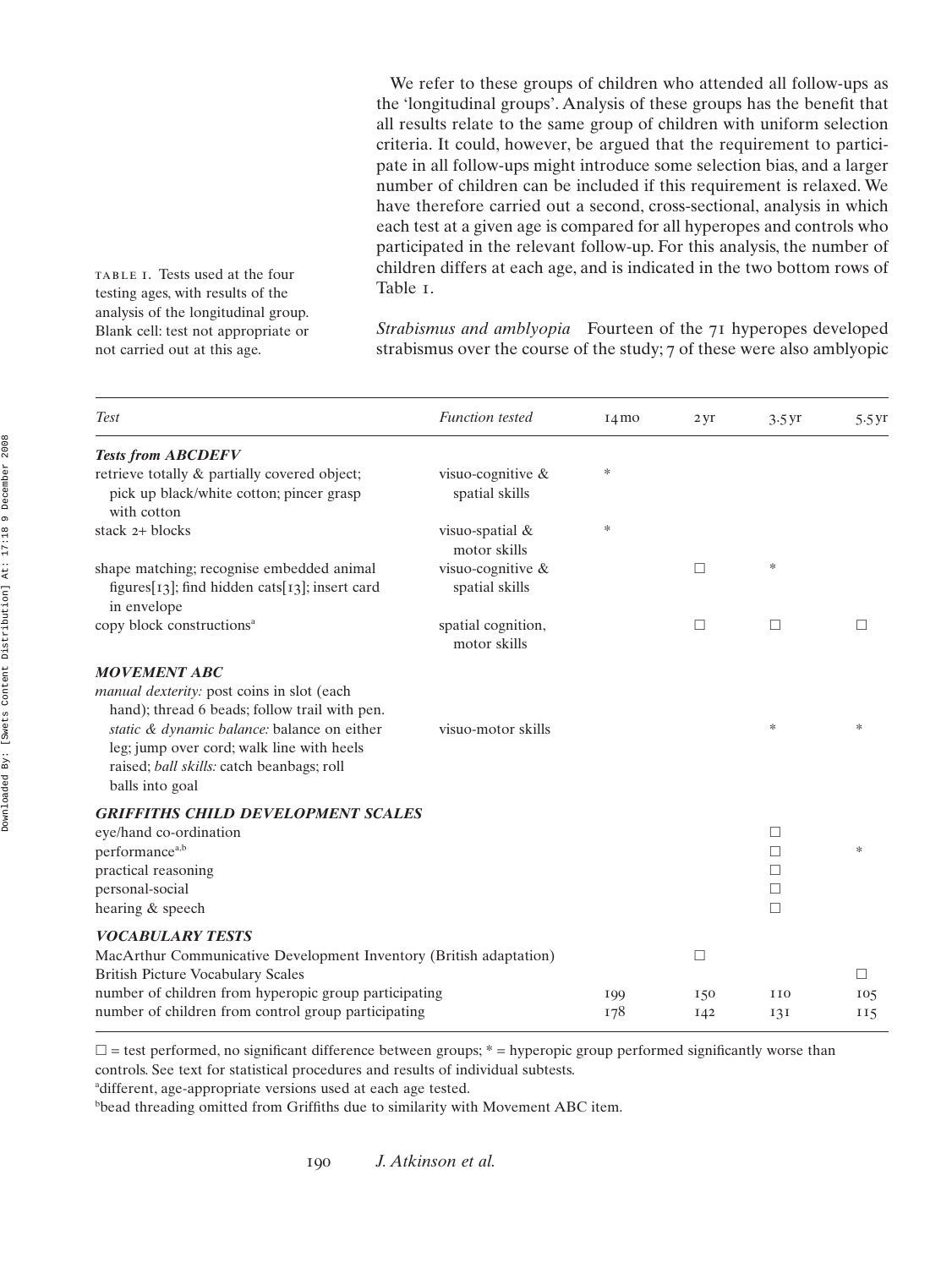(defined as acuity differing by a factor of 2 or more between the eyes, e.g. 6/9 LE, 6/18 RE, on Cambridge Crowding Cards<sup>9</sup>) at 5.5 years. A further 3 were amblyopic but not strabismic. Of the 66 in the control group, 3 developed strabismus; none were amblyopic at 5.5 years. The refractions of the strabismic children are indicated in the histogram of Figure 1. A supplementary analysis was carried out to determine whether any of the differences found between hyperopes and controls were due to the higher incidence of strabismus and amblyopia in the hyperopic group. Amblyopic and strabismic children were taken out of the groups and the remaining controls and hyperopes were compared as before.

DEVELOPMENTAL TESTS Table I summarises the tests analysed and the ages at which they were administered. The ABCDEFV $5,6$  consists of two parts: a set of core vision tests (results reported elsewhere) $28$  and a set of additional tests to assess various aspects of perceptual, motor and cognitive vision, including the copying of age-appropriate block constructions. Table 2 briefly describes the latter tests analysed in this paper for each age and the 'pass' criterion used in the analysis of the data. The Movement Assessment Battery for Children<sup>10</sup> provides an assessment of the everyday motor competence of children between the ages of 4 and 12 years. Most of the tasks were appropriate for the 3.5 year-olds, although the balance tests were found to be rather difficult for children of this age. Due to the length of the battery only one attempt was given on each test. The Griffiths Child Development  $Scales<sup>II</sup>$  are widely used in paediatrics as a set of tasks to measure various aspects of general development between the ages of 0 and 8 years. Each scale comprises 6 tasks. The MacArthur Communicative Development Inventory<sup>12</sup> (adapted for British English in our unit) is a checklist of vocabulary by parental report, while the British Picture Vocabulary Scale<sup>13</sup> tests vocabulary by asking children to choose the picture, from a selection of four, that matches a word. These vocabulary tests were selected as appropriate for specific age groups: the BPVS cannot be used below 3.5 years, and so the MCDI was used at the younger ages.

By 3.5 years, children who still had a significant refractive error were referred for prescription of a suitable spectacle correction, which was therefore worn as necessary for testing at 3.5 and 5.5 years.

statistical methods Each of the tests analysed here from the ABCDEFV battery at ages 14 months, 2 years and 3.5 years were scored as pass (1) or fail (0) by the criteria listed in Table 2. An individual subject's scores at a given age were summed to give two totals: one for block copying tasks and another for the rest, since the blocks constituted a different proportion of the battery at different ages. The hyperopic and control groups were compared on both blocks and nonblocks test totals at each age using the Mann-Whitney U test. Nonparametric statistics were used because these tests are designed for the majority of children to gain the passing score, leading to highly skewed distributions. At 5.5 years performance on block designs was measured by the time taken to complete them (the ability to copy the designs was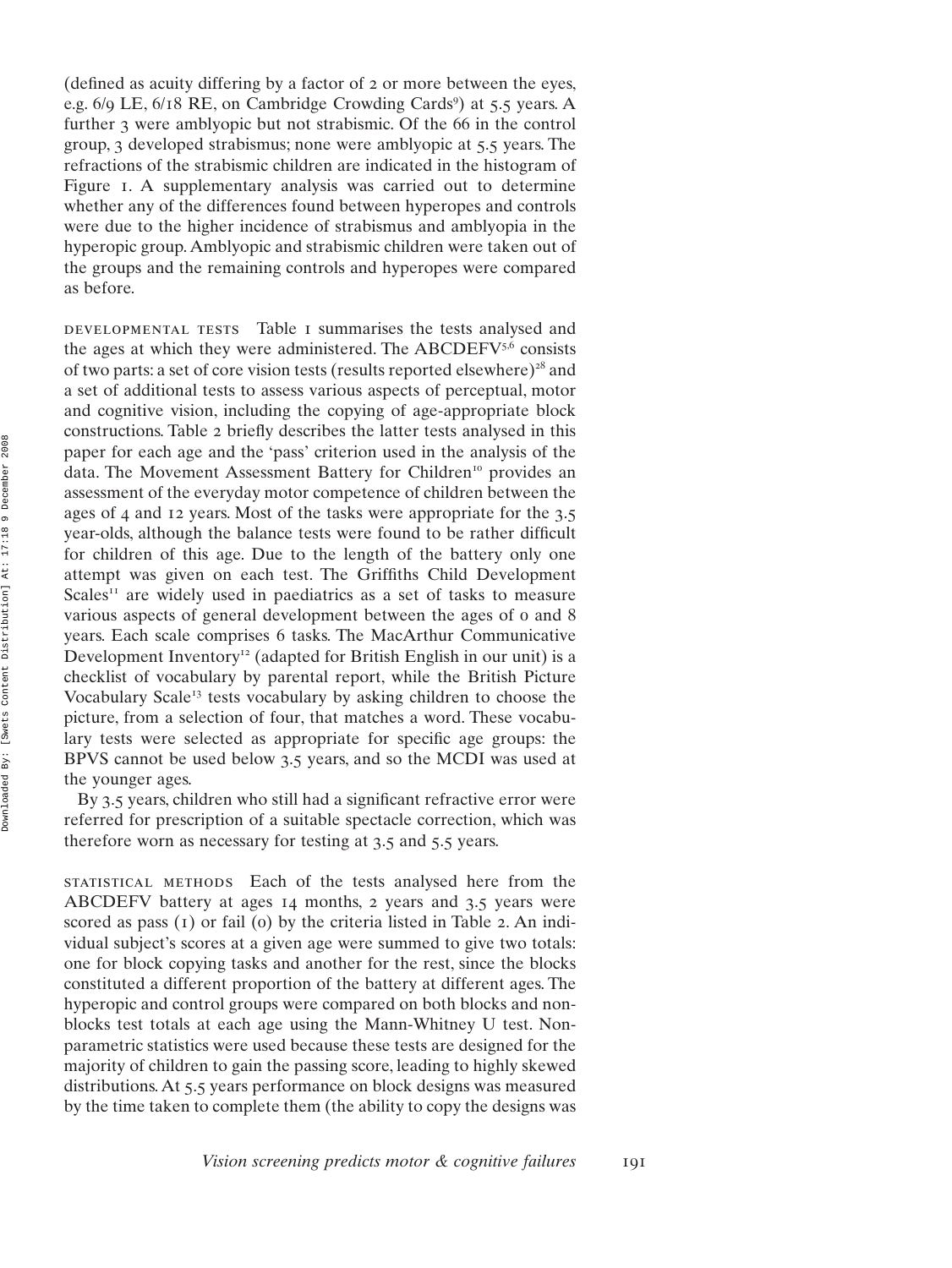| Age used          | <b>Test</b>                                                                                                       | Pass criterion                                                                                                                                                                             |
|-------------------|-------------------------------------------------------------------------------------------------------------------|--------------------------------------------------------------------------------------------------------------------------------------------------------------------------------------------|
| 14 months         | retrieve partially covered object                                                                                 | child sees cloth placed to partially cover small toy:<br>retrieves toy on first trial or on $2/3$ trials                                                                                   |
|                   | retrieve totally covered object                                                                                   | child sees cloth placed to completely cover small toy:<br>retrieves toy on first trial or on $2/3$ trials                                                                                  |
|                   | pick up black/white cotton                                                                                        | child attempts to pick up (any form of grasp) rocm lengths<br>of both black and white cotton from light coloured table.                                                                    |
|                   | pincer grasp for cotton                                                                                           | child uses pincer grasp opposing finger to thumb, in test<br>above                                                                                                                         |
|                   | stack blocks                                                                                                      | given blocks on table top, child spontaneously stacks at least<br>two.                                                                                                                     |
| $2-3.5$ years     | shape matching: shape sorter board with<br>templates for square, circle, triangle,<br>rectangle, six-pointed star | fit $4/5$ shapes, presented individually, into correct template                                                                                                                            |
|                   | embedded animal figures (card with five<br>overlapping outline drawings of animals)                               | child asked to point out animals, finds $3/5$                                                                                                                                              |
|                   | find hidden cats (4 'cat' figures defined by<br>areas of vertical shading in shaded tree<br>drawing)              | child, shown sample cat figure and asked to point out those<br>hidden, finds 2/4                                                                                                           |
|                   | insert card in rectangular envelope                                                                               | child aligns long axis of card with long opening of envelope,<br>without trial and error.                                                                                                  |
| 2 years           | copy block constructions                                                                                          | child achieves partially successful copies of: eight-block<br>stack, eight-block row, joined stack and row (4 blocks<br>each)                                                              |
| $3.5 - 5.5$ years | copy block constructions                                                                                          | child achieves partially successful copies of 2 year old test<br>plus:, pair of stacks, four sided enclosure, bridge (two<br>horizontals on top of three verticals), cross of eight blocks |

TABLE 2. Component tests of the ABCDEFV battery used at each age in the present study.

no longer an issue at this age). Controls' and hyperopes' mean total times to complete all three constructions were compared using the Mann-Whitney U test.

Movement ABC tests were analysed both individually and as combined scores. The raw scores of the two groups were compared on each individual test using the Mann-Whitney U statistic.To obtain combined scores, the raw data have to be transformed to a common scale, since the tests involved a variety of different measures (e.g., number of catches, time in seconds).The common scale was a z-score based on the mean and s.d. of the control group scores, which were used to transform both the control group and the hyperopic group scores. The summary measure for each subject was then the mean of their z-scores, with the two separate coin and one-leg balance scores weighted as half a test each. This method was used in preference to calculating normalised Movement ABC impairment scores<sup>10</sup> since no normalisation has been previously published for children as young as 3.5 years. This mean score was compared between the control and the hyperopic groups using two-tailed U tests.

The published Movement ABC normalisation $10$  was used in a secondary analysis to provide a measure of the number of children with clinically significant levels of impairment in each group. It must be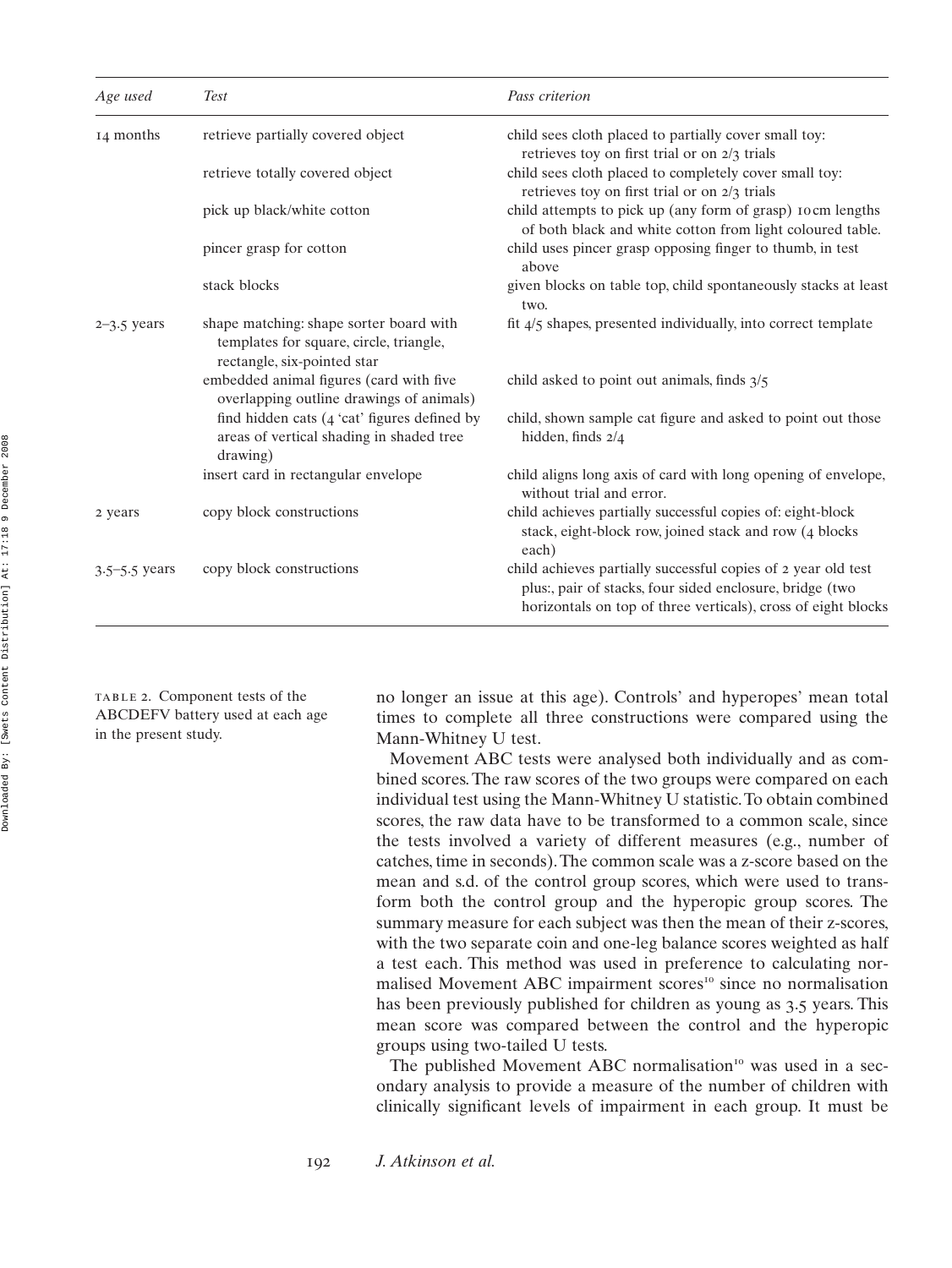remembered that this normalisation applies to a testing procedure in which more than one attempt is given on several of the tests, and is not intended for children under 4 years; therefore a higher than average number of children with deficits on this measure may be expected in both groups.

Each of the Griffiths tests was scored as pass (1) or fail (0) according to the test's published age norms; these were summed to give totals for the five individual scales administered at 3.5 years, a total for all scales together at 3.5 years, and a total for the single scale administered at 5.5 years. Hyperopes and controls were compared using the Mann-Whitney U test.

Mean numbers of reported words on the MCDI vocabulary checklist and standardised BPVS scores were compared for the control and hyperopic groups using Mann-Whitney U-tests.

individual impairment The differences between groups were examined in terms of the number of subjects in each group that gained very low scores, indicating a clinically significant impairment or deficit. This issue is addressed in the Discussion.

## **Results**

comparison of hyperopes and controls on the ABCDEFV (longitudinal groups) On the subtests of the ABCDEFV, excluding copying block constructions, controls were significantly better than hyperopes at 14 months (Mann-Whitney  $U = 1915$ ,  $p < 0.02$ ) and 3.5 years (Mann-Whitney  $U = 2080$ ,  $p < 0.02$ ): 85% of controls scored full marks  $(3/3)$  compared with 66% of hyperopes – in other words, hyperopes were more than twice as likely as controls to fail one or more of the tests  $(33\%$  compared with  $15\%$ ). At the older ages, this difference was in the same direction but did not reach significance. Full marks were not expected on the tests administered at 2 years, since some of the tests included are passed, on average, at a later age  $-83\%$ of controls scored 2/4 or higher, compared with 76% of hyperopes. At age 3.5, 98% of controls scored 4/4 compared with 87% of hyperopes – only 1 of the 66 controls achieved less than full marks, compared with 9 of the 71 hyperopes. From the control data, and from experience in the use of these test items at  $2.5-3$  years,<sup>6</sup> a score under full marks is expected in less than 5% of the general population at 3.5 years. Such scores can therefore be taken as an indicator that would be of clinical concern.

By contrast, the groups performed similarly on the block constructions. The only significant difference was on the very first construction at age 14 months, placing one block on top of another (chi square = 3.88,  $p < 0.05$ : 71% of controls succeeded in this compared with 55% of hyperopes. At none of the later ages did the blocks scores show a significant difference between groups.

movement ABC (longitudinal groups) In terms of overall mean z-score, controls performed significantly better than hyperopes at both ages tested. At 3.5 years the hyperopes had a mean combined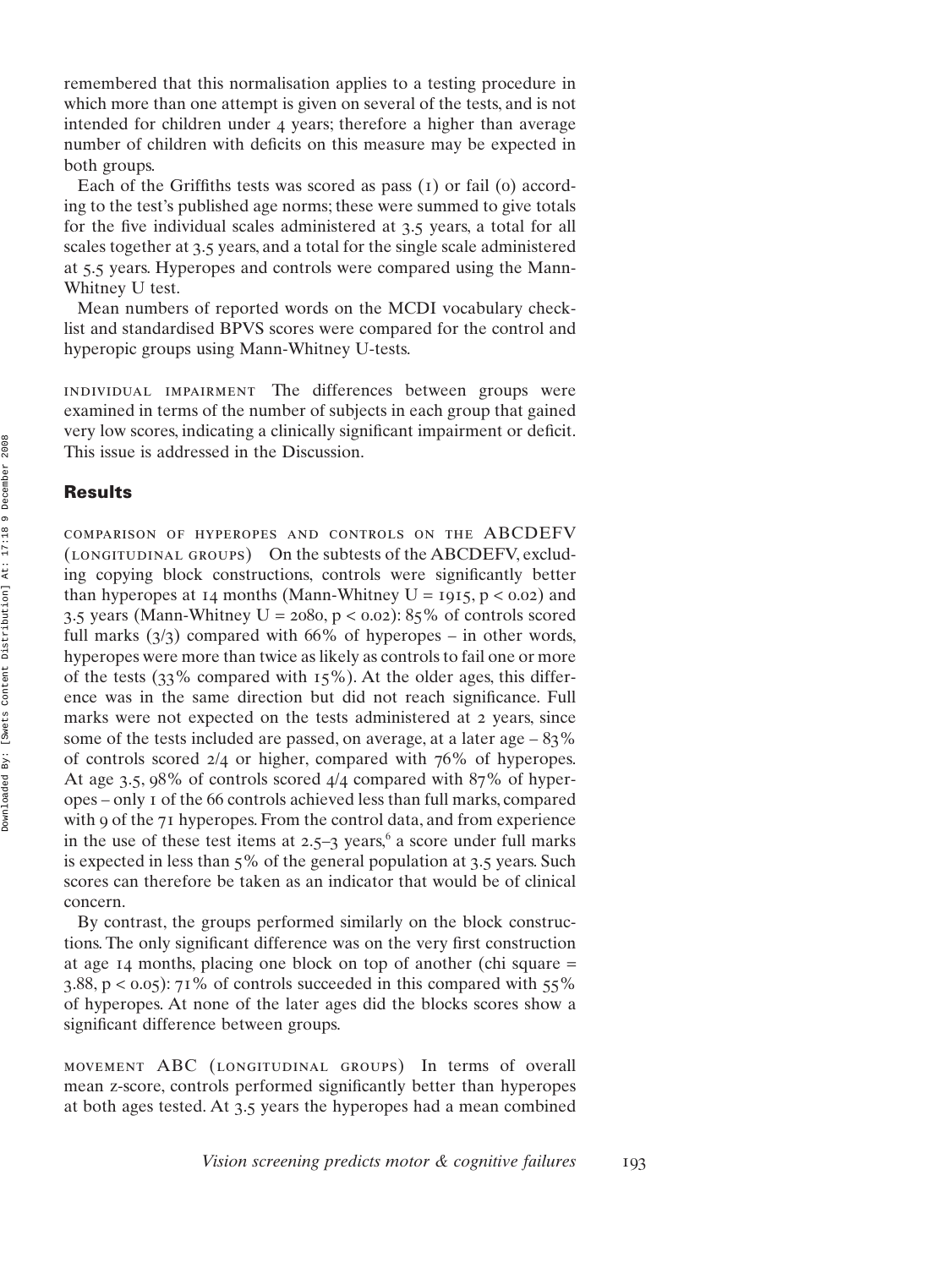z-score of  $-0.23$ , s.d. 0.57, compared to the control group, with mean combined z-score of 0.00 by definition and s.d. 0.46 (Mann-Whitney U  $= 1781, p < 0.02$ ). At 5.5 years, the hyperopes' mean was  $-0.34$ , s.d.  $0.58$ , compared to the controls' 0.00, s.d. 0.50 (Mann-Whitney  $U = 1478$ ,  $p < 0.001$ ).

Analysing the tests individually, controls were significantly better than hyperopes on two tests at 3 . 5 years – jumping and walking along a line – and on five tests at 5 . 5 years: bean bag catching, balance (preferred and non-preferred leg), coin posting and bead threading.

Given the overall difference between groups, we wished to determine the proportion of children with clinically significant impairment by calculating normalised total impairment scores. In the Movement ABC normalisation for ages 4–5, total impairment scores of 17 or more correspond to the bottom  $5<sup>th</sup>$  percentile. At 3.5 years, 9.1% of controls and 22 . 5% of hyperopes performed below this criterion. At 5 . 5 years, 1 . 5% of controls and 7 . 0% of hyperopes scored below this criterion.

GRIFFITHS TEST (LONGITUDINAL GROUPS) At 3.5 years, the controls' mean total score was higher for all scales taken together as well as on 5 of the 6 individual scales, but the differences were not significant. On the single scale administered at 5 . 5 years, controls again had a higher mean, but the difference did not reach significance.

language (longitudinal groups) No significant differences were found between the two groups on the vocabulary measures. On the MCDI at 2 years, hyperopes had a mean of 57.1 words, s.d. 21.7, compared with a mean 57.2, s.d. 21.9 in the control group. At 5.5 years, the controls' mean standardised BPVS score was 111 . 3, s.d. 14 . 7, compared with the hyperopes' 108.1, s.d. 18.4.

strabismus and amblyopia To examine whether the differences between groups in the longitudinal analysis were associated with strabismus and/or amblyopia, strabismic and amblyopic children were taken out of the control and hyperopic groups, and the tests which had previously shown significant differences were re-analysed. On the blocks test at 14 months and the other items in the ABCDEFV at 14 months and 3 . 5 years, this made only a small difference to the distribution of hyperopes' scores (the proportion gaining full marks changing by  $+0.7\%$ ,  $-1.4\%$  and  $-2.1\%$ , respectively); hyperopes still performed significantly worse than controls on these tests. On the Movement ABC total at 3.5 years, the hyperopes' mean z-score rose to -0.17 (compared with the previous -0.23), and was no longer significantly different from the controls'  $0.01$  (Mann-Whitney U =  $1401.5$ , p =  $0.10$ ). On the same test at 5 . 5 years, the removal of the strabismic and amblyopic subjects improved the hyperopes' mean z from -0.34 to -0.28, but the difference between groups remained significant (Mann-Whitney  $U = 1125$ ,  $p < 0.002$ ).

cross -sectional analysis All tests were re-analysed for the crosssectional groups, including data from children who were excluded from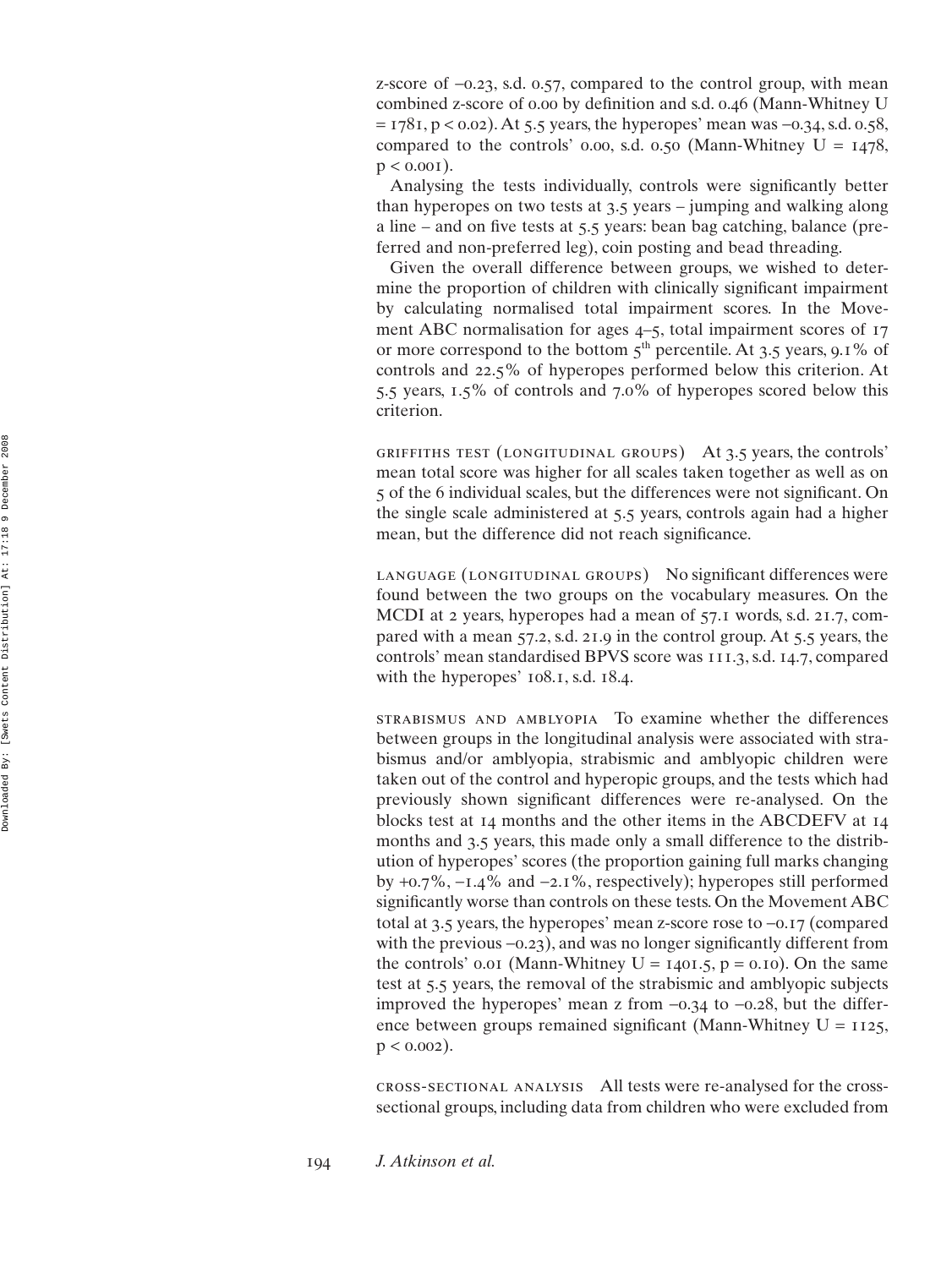the longitudinal group because they did not attend all follow-ups.Table 1 indicates the numbers at each age.

The tests at 3.5 and 5.5 years that showed a significant group difference in the longitudinal sample continued to do so in the crosssectional group. However, at 14 months, the group differences did not reach significance: on the ABCDEFV non-blocks tasks, 79% of controls scored full marks, compared with 72% of hyperopes; 64% of controls passed on the block construction compared to 58% of hyperopes.

In this reanalysis, totals for the Griffiths scales at 3.5 and 5.5 years showed significantly better performance in the control group than the hyperopic group. At 3.5 years, controls passed a mean 24.2 out of the 29 tests, compared with the hyperopes' 22.8 (Mann-Whitney  $U = 5882$ ,  $p < 0.02$ ). When individual subscales were compared, two of the subscales at 3.5 years, 'Performance' and 'Personal-Social', showed significantly better performance by controls. On the 'Performance' scale at 5.5 years, controls performed significantly better than hyperopes (Mann-Whitney U =  $3652$ , p < 0.05) with  $55\%$  of controls passing all six tests compared with 41% of hyperopes. It should be noted that the 'Performance' subscale includes visuospatial manipulative tasks requiring similar skills to ABCDEFV and movement ABC items, and that many items in the 'Personal/Social' subscale (e.g., dressing/ undressing, undo/fasten buttons, helps to lay the table) have similar requirements.

The cross-sectional re-analysis of the British Picture Vocabulary Scale at 5.5 years also showed a significant difference (U =  $4548$ , p < 0.02) between controls (mean 111.6, s.d. 13.9) and hyperopes (mean 106.3, s.d. 17).

**Discussion** Children identified at infant screening with significant hyperopic refractive errors show consistently poorer performance on a range of visuocognitive and visuomotor tests up to age 5 years, compared to control children without significant refractive errors. These differences are relatively small, but consistent over the age range in this group who constitute about 5% of the infant population. The general features of the results on the longitudinal group are confirmed in the cross-sectional analysis. This analysis is based on a larger group but does not represent the same set of individuals at each age, and so may be subject to some selection biases, e.g. children brought in after an absence because parents are concerned about their development.

The results in the longitudinal group do not appear to reflect simply a general delay in development, since they contrast with the tests of linguistic competence (vocabulary), and measures of general development from the Griffiths Scales, which showed no difference (although the Griffiths subscales related to 'performance' and 'eye-hand coordination' showed differences that approached significance). It should be noted, however, that none of the tests showed better performance by the children who had been infant hyperopes.

Between the groups as a whole, the differences are reliable but modest. However, they do imply that the hyperopic group contains an increased number of children whose level of impairment is of clinical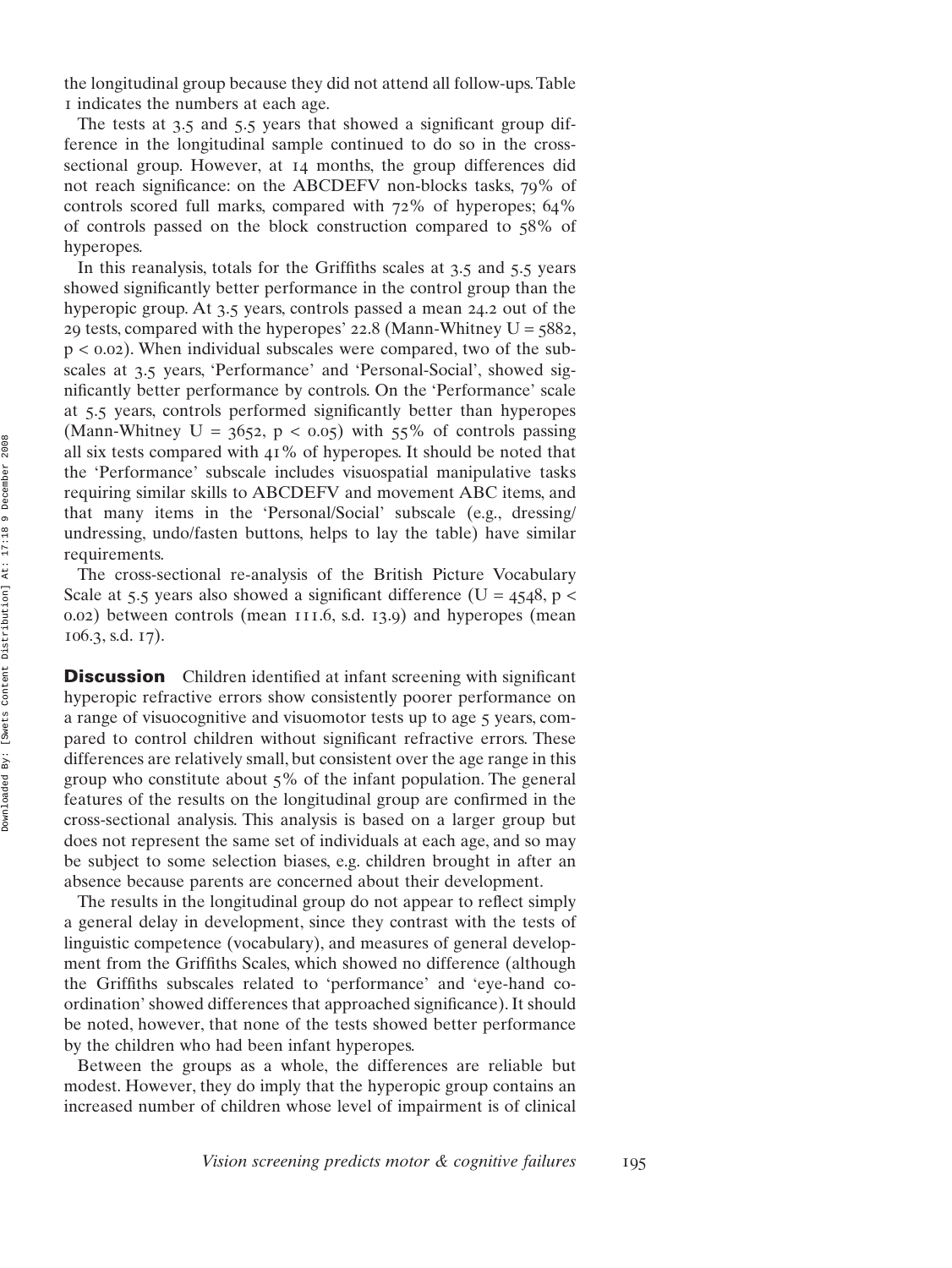concern (a six-fold increase in hyperopes compared to controls both in the ABCDEFV tests of visual cognition at 3 . 5 years, and in the Movement ABC at 5.5 years).

In general, the tests showing a relation to refraction in infancy all broadly involve visual or visuomotor function. However, it is unlikely that the deficits revealed are a simple consequence of blurred vision consequent on poor focussing in hyperopic refractive error. The visual materials involved in all these tests were large and high-contrast; the only case where hyperopic blur might be a limiting factor is th e 'black/white cotton test' in the ABCDEFV at 14 months of age. In addition, hyperopic refractive errors in infancy (including hyperopic astigmatism) naturally decrease during the preschool years,<sup>15,16</sup> and so few of the children in the initially hyperopic group will suffer from any significant blurring of vision in the preschool follow-up tests. In any case, children in the group with significant refractive error beyond three years of age wore any prescribed spectacle correction during testing. It is thus unlikely that any failures on follow-up at 3.5 and 5.5 years were a result of any remaining optical blur. However, our Infant Visio n Screening Programmes have shown that hyperopic refractive error in early infancy is associated with higher incidence of strabismus and amblyopia (see, for example, refs. 2 – 3). Amblyopia, beyond acuity loss, can lead to problems in perceptual organisation and spatial judgements $17,18$  and strabismus is further associated with defective stereo depth vision which might impair a range of visuospatial tasks. Our results, however, show that most of the significant group differences remained when the comparison was restricted to children who showed neither amblyopia nor strabismus. These disorders may make some contribution to the worse performance of the hyperopic group, but they are by no means wholly responsible.

The tests that show a difference between groups can be considered as two clusters, tapping rather different functions. One cluster within the ABCDEFV is broadly visuocognitive, involving perceptual organisation, without an explicit visuomotor component: this includes the embedded figures tests and selecting the correct shape in the shape matching test. The second cluster has both visuocognitive and motor components, with the child required to coordinate and process visual information and link it to a smooth sequence of motor acts. Both fine and coarse motor skills tested in the Movement ABC fall into this category, as does the block construction test (spontaneous stack of two blocks) in the 14 months ABCDEFV. (However, the block construction copying test at later ages did not show a difference between groups, although the control group always showed a higher perfor mance score than the group of hyperopes).

Neurobiological models of developing visual function<sup>19</sup> suggest that the two clusters of tests may be related to a major division in the brain, between the 'ventral' cortical stream leading to the temporal lobe (specialised for object and face discrimination), and the 'dorsal' stream, via the parietal lobe which is involved in controlling actions and in spatial cognition.<sup>20,21</sup> Since binocular stereo vision is primarily a dorsal stream function, $2<sup>2</sup>$  the relation of infant hyperopia to strabismus might lead us to expect problems of dorsal-stream function in the group who were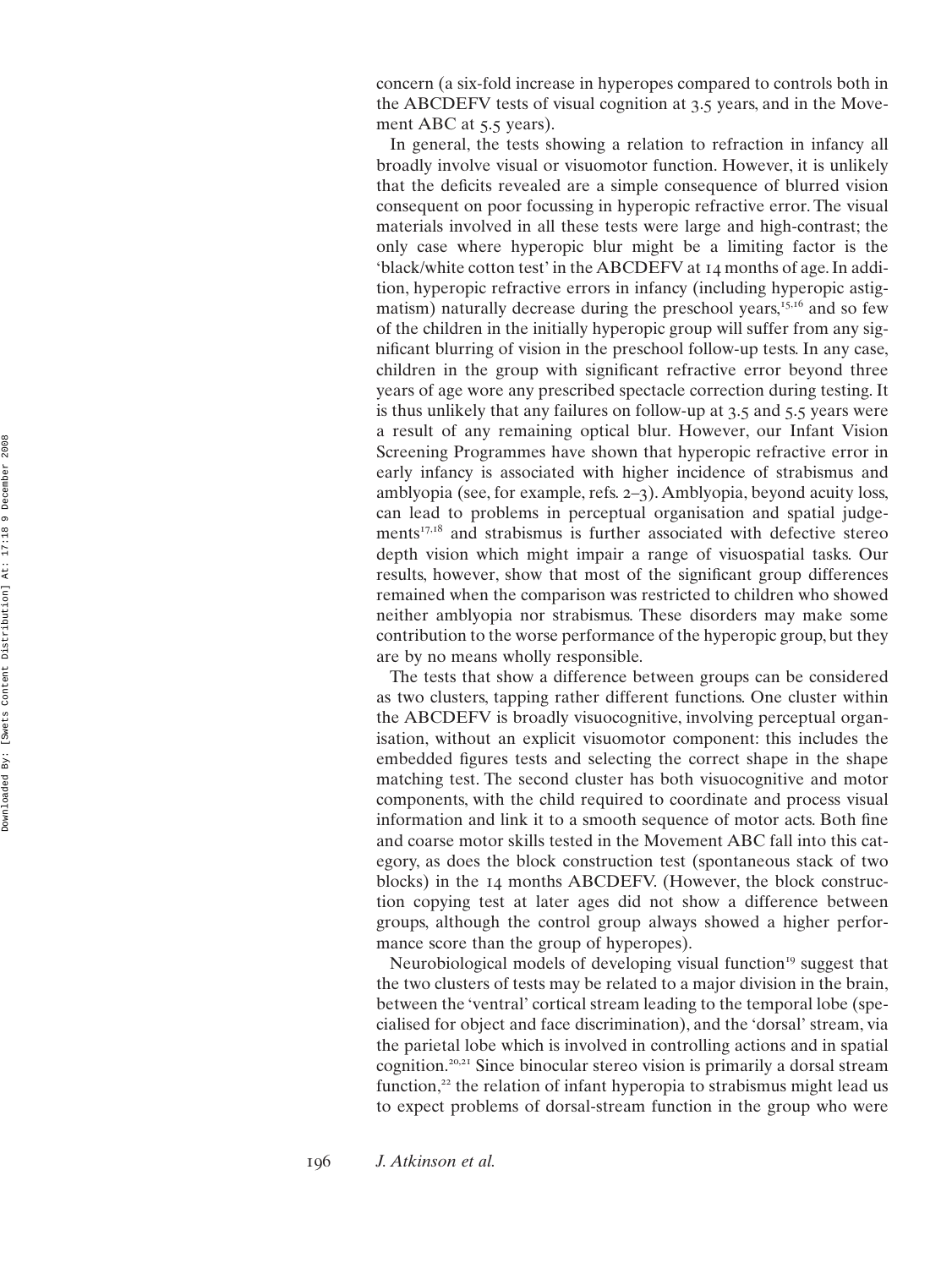hyperopic at screening. However, the two clusters described above would be expected to involve both ventral and dorsal pathways. Dorsal stream deficits<sup>23,24</sup> and deficits in motor skills<sup>25</sup> have been hypothesised to be associated with dyslexia. Our further work with this data set will include analysis of tests of phonological processing that have been shown as predictors of dyslexia, as well as measures of attention (since attentional deficits may well be linked to motor deficits).

We do not know the basis of the correlation between infant refractive error and later visuocognitive and visuomotor failures. Although we do not believe that image blur directly impairs test performance, nor that overt strabismus and amblyopia account for the results, the early (albeit mild) sensory loss due to refractive error may lead to a cascade of effects on later developing brain systems responsible for ability on visuocognitive and visuomotor tasks. Alternatively, hyperopia and poor focussing at age 9 months may themselves reflect aspects of brain function, since the growth of the eye towards emmetropic refraction is under active neural control;<sup>26,27</sup> thus both refractive status and visuomotor development may be indicators of a common underlying factor.

Whatever the direction of causality, vision screening in infancy can identify a group at greater risk in terms of cognitive and motor performance. Hyperopia should therefore be taken into account as a risk factor in the developmental assessment of young children. It is hoped that this finding may encourage the search for interventions to develop fully these children's skills in the preschool and early school years.

#### **References**

- 1 Atkinson J, Braddick OJ, Durden K, Watson PG, Atkinson S. Screening for refractive errors in 6–9 months old infants by photorefraction. *Br J Ophthalmol.* 1984;68:105–112.
- 2 Atkinson J. Infant vision screening: Prediction and prevention of strabismus and amblyopia from refractive screening in the Cambridge photorefraction programme. In: Simons K, ed. *Early Visual Development: Normal and Abnormal*. New York: Oxford University Press, 1993;335–348.
- 3 Atkinson J, Braddick OJ, Bobier B, Anker S, Ehrlich D, King J, et al. Two infant vision screening programmes: Prediction and prevention of strabismus and amblyopia from photo- and videorefractive screening. *Eye.* 1996; 10(2):189–198.
- 4 Atkinson J, Anker S, Ehrlich DL, Braddick O, Rae S, Weeks F, et al. A

non-cycloplegic videorefractive infant population screening programme: Design, outcome measures, and cost-effectiveness. *Invest Ophthalmol Vis Sci*. 1995;36: S868.

- 5 Atkinson J, Van Hof-Van Duin J. Visual assessment during the first years of life. In: Fielder A, Bax M, eds. *Management of Visual Impairment in Childhood.* Cambridge: Mac Keith Press/Cambridge University Press, 1993.
- 6 Macpherson F, Rae S, Hughes C, Atkinson J, Anker S. Atkinson battery of child development for examining functional vision (ABCDEFV). *Strabismus*. 1994;2:49.
- 7 Stiles-Davis J. Developmental change in young children's spatial grouping activity. *Dev Psychol*. 1988;24:522–531.
- 8 Atkinson J, Macpherson F, Rae S, Hughes C. Block constructions in young children: Development of